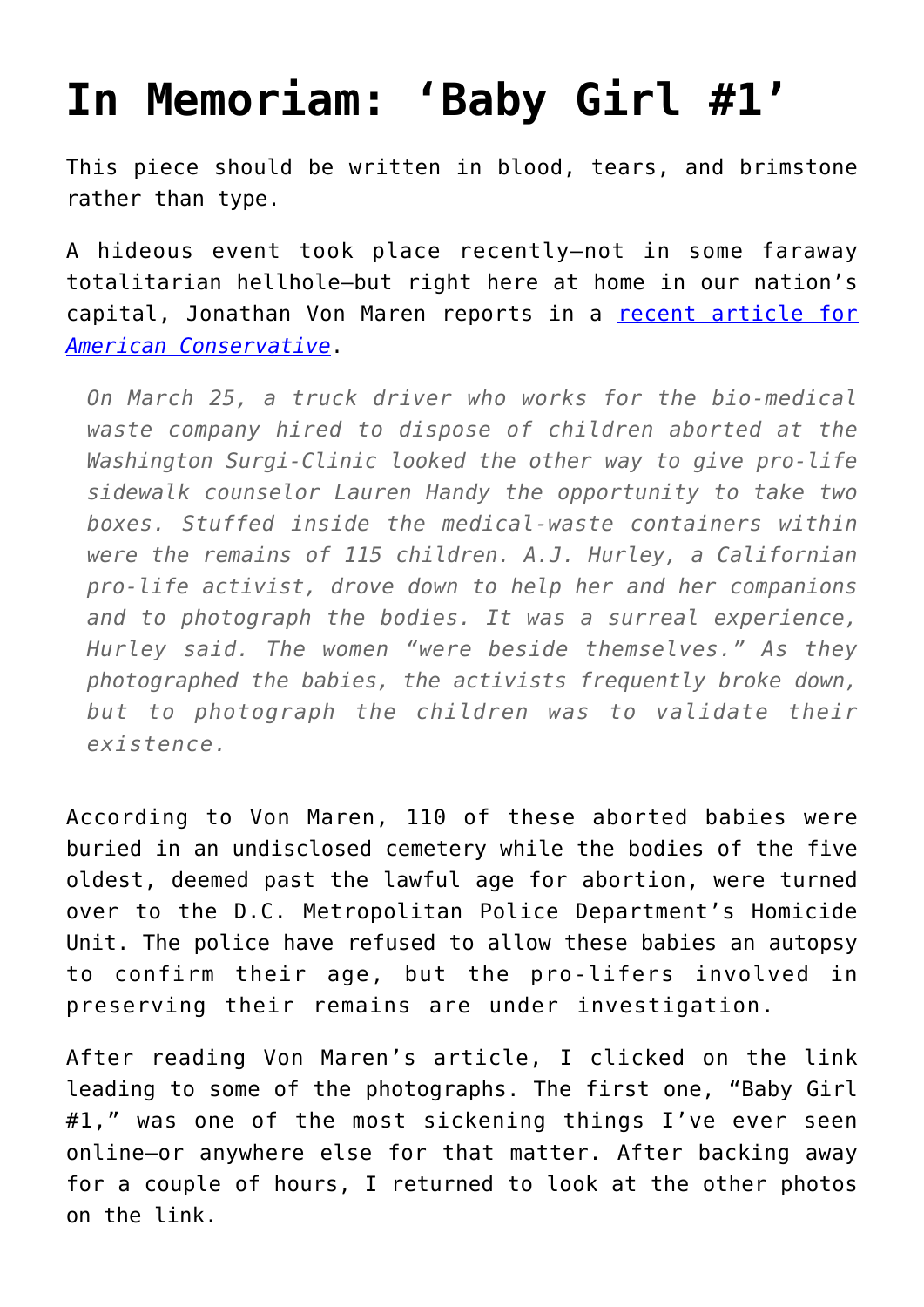"Baby Girl #1" is now lodged in my brain forever. Unless you have a strong stomach, I wouldn't recommend visiting these photos. Here is Von Maren's description of this particular picture:

*The child dubbed "Baby Girl #1" stares at the viewer with a single opened eye; her head is partially caved in. Her feet are still pink, but her head collapsed when the abortionist suctioned her brains out. This happened when she was alive. The only touch this little girl ever felt in her short life was the cold, metal tools of a killer.*

Read that description, or look at the picture if you will, and then tell me or anyone else that this little girl is just a collection of cells.

In my mind's eye, I keep seeing this child as a kid skipping rope, poring over a book, and laughing with friends. I see her as a married or single, a university professor or a laundress. I see her as happy-go-lucky or a miserable pessimist. Whatever the case, whatever she might have become, she would have breathed the sweet air of this earth, she would have walked in the sunshine, she would have smelled the rain on a warm summer day.

So, let's ask ourselves: What have we become? What would our ancestors think of such atrocities? How will our descendants view the killing of these innocents in the womb?

My good editor rightly warns me against "rants," articles enflamed with rage and personal opinion rather than facts and circumstances, but here I intend no rant. No—this is a lamentation, verbal ashes and sackcloth for our country, for its laws and values, for the little regard we so often show to human life, and for the removal of faith, morality, honor, dignity, and truth from our public square and from many of our homes.